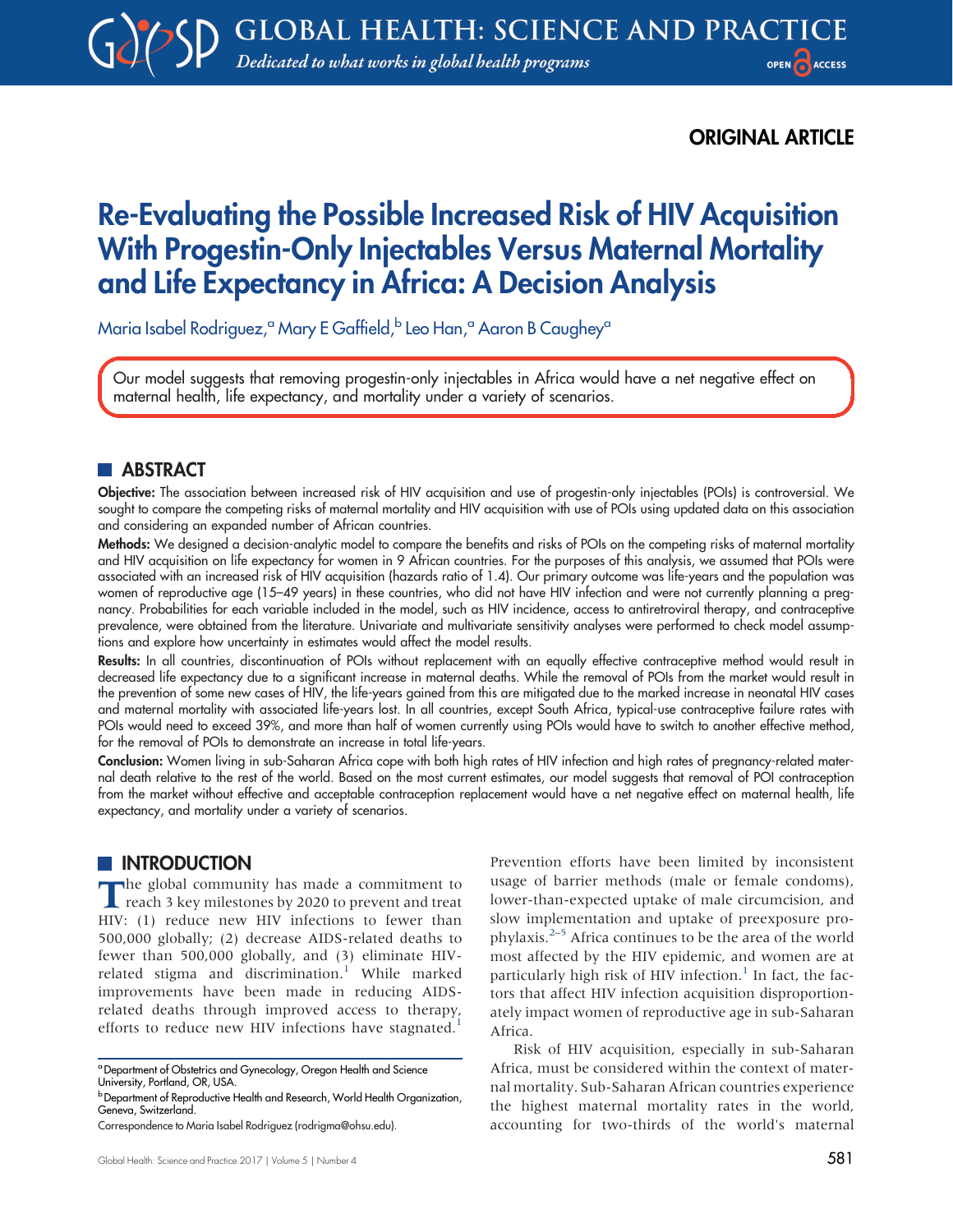Risk of HIV acquisition, especially in sub-Saharan Africa, must be considered within the context of maternal mortality.

An updated metaanalysis from 2016 suggests a possible increased risk of HIV acquisition with use of DMPA injectables.

Progestin-only injectables are currently the predominant contraceptive method used across sub-Saharan Africa.

Our model sought to understand how the overall balance between maternal mortality and HIV acquisition would shift if progestinonly injectables were removed from the method mix.

deaths.<sup>[6](#page-9-3)</sup> Use of contraception plays a critical role in preventing maternal deaths by allowing women to delay early childbearing, limit childbearing, and avoid unintended pregnancies and subse-quent unsafe abortions.<sup>[7](#page-9-4)</sup> However, there is high unmet need for contraceptive services across Africa, $8.9$  with only 22% of married women using a modern method of contraception. $8,10$  $8,10$  As a continent, Africa has the highest rates of unintended pregnancy annually, with an estimated 35% of all pregnancies unintended.<sup>[11](#page-9-8)</sup> High rates of unintended pregnancy are of particular concern in Africa, where acesss to safe abortion services is highly restricted. $^{11}$  Between one-quarter to onehalf of all unintended pregnancies end in abortion, and nearly all (>98%) abortions in Africa are unsafe. $12,13$  $12,13$ 

Multiple challenges exist to accessing the most effective forms of modern, reversible contraception, including the intrauterine device (IUD), the progestin-only implant, and progestin-only injectables (POIs), in Africa and other areas. With perfect use, tthese methods are over 99% effective in preventing unintended pregnancy.<sup>[14](#page-9-11)</sup> Key barriers to accessing these methods include commodity stock-outs, workforce shortages, and differences in acceptability of the methods. Insertion of the IUD and implant requires specialized training, whereas POIs can be provided safely by community health workers. Currently POIs are the predominant method of contraception used across sub-Saharan Africa, accounting for 43% of mod-ern contraceptive methods used.<sup>[15](#page-9-12)</sup>

Within this context, data on the potential association between the use of POIs and acquisition of HIV has generated considerable attention and controversy.<sup>[16](#page-9-13)</sup> Prior data on the relationship between HIV acquisition and use of hormonal contraceptives has been mixed, with some studies showing a protective effect and others showing an increased risk. $17-26$  $17-26$  $17-26$  Few studies have found a statistically significant association, and interpretation of the data has been challenging due to important limitations in the methodology of existing studies. A key limitation has been significant variation in controlling for potential confounders. These potential confounders include pregnancy, coital frequency, condom usage, marital status, transactional sex, and percentage of participants at baseline in the comparison group using nonhormonal contraceptives  $(510\% \text{ versus } >10\%).$ No randomized trial or definitive data exist to guid health care decisions. The World Health Organization (WHO) has followed the evidence

closely to provide guidance on use of different types of contraceptives among women at increased risk for HIV acquisition.<sup>16,[27](#page-10-1)</sup>

A 2016 meta-analysis provides an updated assessment of the potential increased risk of HIV acquisition associated with use of hormonal contraception[.28](#page-10-2) While data for implants is limited, data for all hormonal contraceptive methods are largely reassuring, with the exception of depot medroxyprogesterone acetate (DMPA), a commonly used POI. While confounding remains an important consideration when assessing the data on DMPA and risk of HIV acquisition, with only observational data available, the updated metaanalysis from 2016 suggests a possible stronger and consistent signal of an increased risk across the summarized studies. If the association observed in these pooled studies is causal, the magnitude is estimated at a hazards ratio (HR) of 1.4 (95% con-fidence interval [CI], 1.23 to 1.59).<sup>[28](#page-10-2)</sup>

These issues ares of considerable public health importance globally, and represent a significant challenge for women, health care providers, program managers, and policy makers. This dilemma is most pressing in sub-Saharan Africa, where both rates of HIV acquisition and maternal mortality are the highest. In the absence of definitive studies, we sought to explore the potential impact of changing family programs and policy in response to the possible increased risk of HIV acquisition associated with POI use. Specifically, we wanted to understand how the overall balance between maternal mortality and HIV acquisition would shift if contraception policies resulted in the removal of POIs from countries' method mix. In the absence of definitive causality data, and the competing demands placed on reproductive health programs, decision analysis can provide guidance in weighing the associated risks and benefits in differing contexts. We sought to build on previous work by incorporating updated estimates for the risk of HIV acquisition with POI use and for maternal mortality.<sup>[29](#page-10-3)–[31](#page-10-4)</sup> Our model considers an expanded range of African countries and accounts for variation in HIV incidence, availability of alternative forms of contraception, access to safe abortion, and average life expectancy in each setting.

## **METHODS**

We designed a decision-analytic model to compare the use the of POIs and their competing risks of maternal mortality and HIV acquisition on life expectancy, or life-years, for women in 9 African countries (Burkina Faso, Chad, Democratic Republic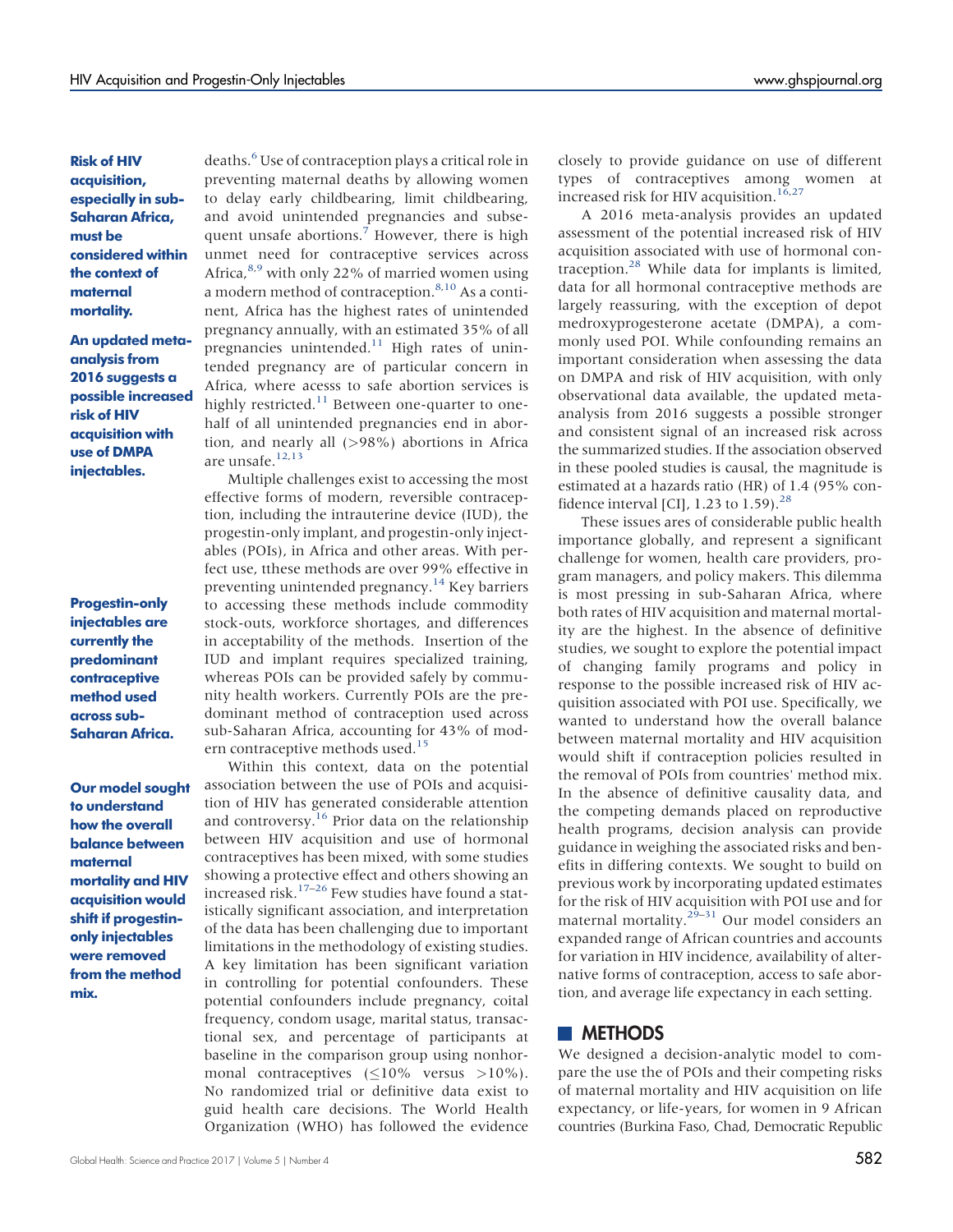## <span id="page-2-0"></span>FIGURE. Decision Analysis Model



Abbreviations: ARVs, antiretrovirals; COCs, combined oral contraceptives; IUD, intrauterine device; POI, progestin-only injectable.

All branches are followed to the same outcome of life expectancy; truncated here for clarity. Red triangles represent terminal nodes while green circles represent decision nodes.

When calculating the number of HIV cases averted if no POIs were available, we considered 2 scenarios for women currently using POIs: (1) they all switch to no method, and (2) they switch to another reversible modern method (COCs, an IUD, or an implant).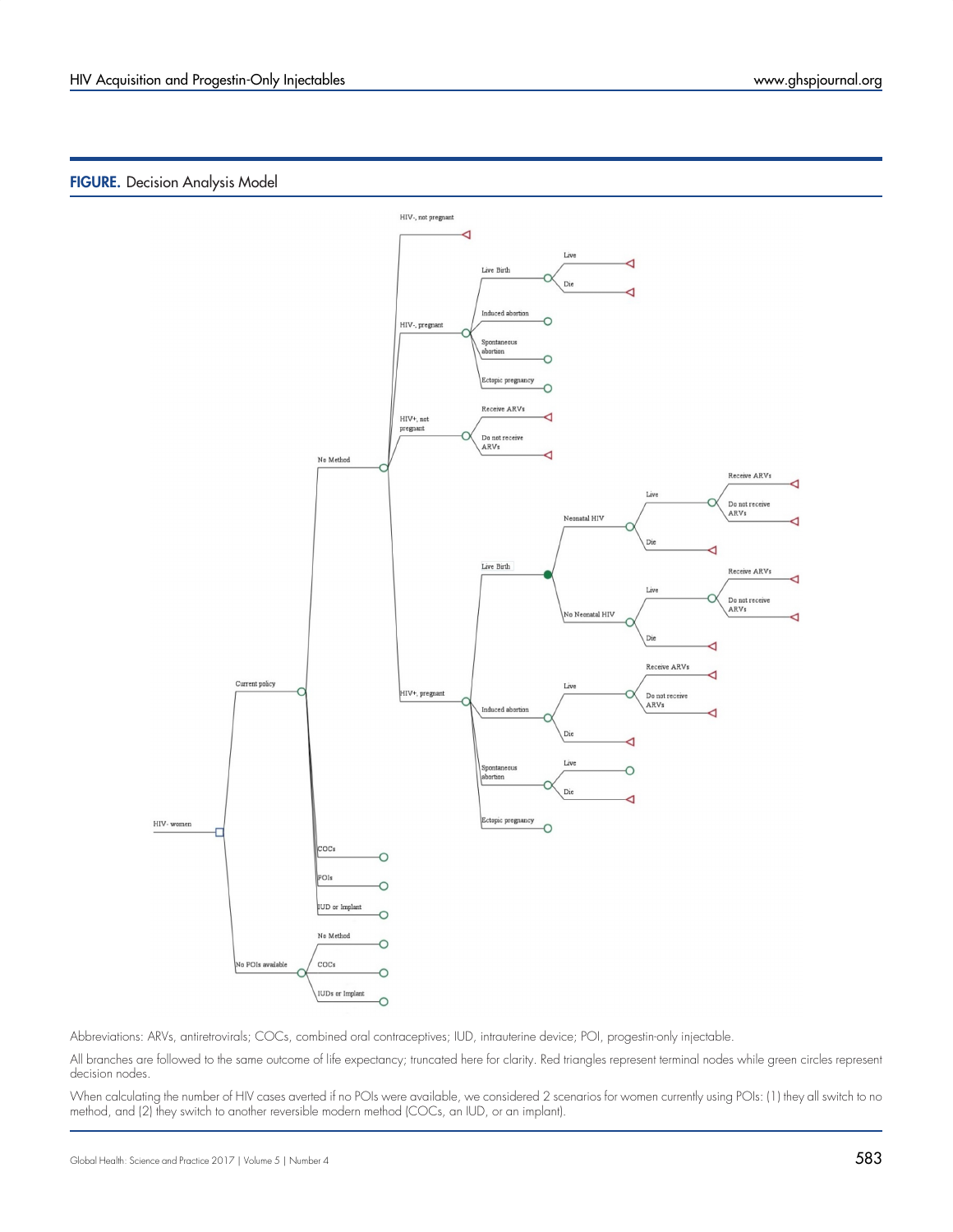of the Congo, Kenya, Senegal, South Africa, Malawi, Tanzania, and Uganda). Decision analysis allows a stepwise comparison of probabilities and outcomes associated with differing policies.  $32-34$  $32-34$ 

For the purposes of this analysis, we assumed that POIs were associated with an increased risk of HIV acquisition. We used the reported magnitude of association of 1.4 from the pooled metaanalysis as our base estimate. $^{28}$  HIV incidence, access to antiretroviral therapy (ART), maternal mortality, and contraceptive prevalence vary widely within Africa.<sup>[6,](#page-9-3)[8](#page-9-5)[,35](#page-10-7)[,36](#page-10-8)</sup> We therefore selected 9 African countries across distinct subregions and specifically included South Africa, a country where previous modeling has demonstrated that the balance between benefit and harm is most nuanced.[29](#page-10-3)[,30](#page-10-9) The population of focus was women of reproductive age in these countries, who did not have HIV and who were not currently planning a pregnancy.

The model begins by comparing a scenario where POIs are available (i.e., current policy) with a scenario where POIs have been eliminated [\(Figure\)](#page-2-0). POIs include both DMPA and norethisterone enanthate (NET-EN). The model focuses on use of modern, reversible methods; it does not consider use of permanent methods. In the model, a woman may choose to use (1) nonhormonal contraception (copper IUD), (2) hormonal contraception (POIs, implant, or combined oral contraceptives [COCs]), or (3) no method (including traditional methods).

While consistent condom usage is known to decrease HIV transmission, reported use remains low.[10](#page-9-7) Our baseline assumption was that condom usage was the same between groups. All pathways are followed over 1 year. Our primary outcome was life-years. We estimated the impact POIs have on life-years by calculating the difference between the number of years we would expect in the absence of POI use compared with what is observed with current POI use. We assumed an average maternal age of 25 at the time of birth, and followed women to the average life expectancy for each country. Life-years were predominantly impacted in 2 ways: maternal mortality and HIV acquisition. Maternal deaths were assumed to occur at the beginning of the model sequence. A woman dying in childbirth would thus not contribute any life-years. HIV acquisition reduced life-years as well. Evidence supports that with ART, even in low-resource settings, life expectancy is greatly improved.[37](#page-10-10)[,38](#page-10-11) Based on these data, we assumed that for women diagnosed with HIV, access to ART would lead to a 25% reduction

diagnosed with HIV and unable to receive ART, the model assumes that her life expectancy would be reduced by 75%. Secondary outcomes included maternal mortality and new cases of HIV annually (both maternal and neonatal). A standard discount rate of 3% was applied to life expectancy calculations to adjust for inflation.<sup>[39](#page-10-12)</sup> We searched the literature for probabilities for each model variable and data specific to sexually

active women of reproductive age (15–49 years) in each country [\(Table 1](#page-4-0)). Incidence of HIV by country and country-level probabilities of obtaining ART were obtained from the Joint United Nations Programme on HIV/AIDS (UNAIDS).<sup>[36](#page-10-8)</sup> Use of ART among women with HIV was assumed to decrease maternal-to-child transmission of HIV from 25% to  $2\%$ .<sup>[40](#page-10-13)</sup>

in life expectancy compared with a woman from the same country without  $HIV.^{38}$  $HIV.^{38}$  $HIV.^{38}$  For a woman

Data on contraceptive prevalence and distribution of methods used were obtained for each country from the United Nations.<sup>[42](#page-10-14)</sup> Data on typical-use contraceptive failure rates were obtained from an analysis of Demographic Health Survey data.<sup>9</sup> We relied on WHO estimates for maternal mortality rates for both live births and induced abortions.<sup>[6](#page-9-3)</sup> The probability of a pregnancy ending in induced abortion was obtained for each country from Sedgh and colleagues.<sup>[12](#page-9-9)[,13](#page-9-10)</sup>

Average life expectancy by country was obtained from the United Nations.<sup>[41](#page-10-15)</sup> We assumed that POIs are associated with an increased risk of HIV acquisition, and used the summary odds ratio from the published meta-analysis as our baseline estimate (HR 1.4, 95% CI, 1.23 to 1.54).<sup>[28](#page-10-2)</sup> We calculated the number of cases of HIV averted as the total number of new cases of HIV (maternal and neonatal) that would be expected in each country both with and without POI use. When calculating expected cases without POI use, we considered 2 scenarios: (1) all women currently using POIs switched to no method, and (2) all women currently using POIs switched to another reversible modern contraceptive method, either COCs, an IUD, or an implant. Cases of HIV averted were compared with the difference in maternal deaths we would expect both with POI use and without. In order to assess the impact on mortality, we used the outcome value of "life-years" and calculated it across both scenarios.

The robustness of the model was evaluated with both univariate and multivariate sensitivity analyses to explore how changes in parameters such as HIV incidence, maternal mortality, and contraceptive prevalence could affect the observed

We included 9 African countries across distinct subregions in the model.

We estimated the impact progestinonly injectables have on life-years by calculating the difference between the number of years expected in the absence of POI use compared with what is observed with current POI use.

The model was evaluated with both univariate and multivariate sensitivity analyses to explore how changes in parameters could affect the observed results.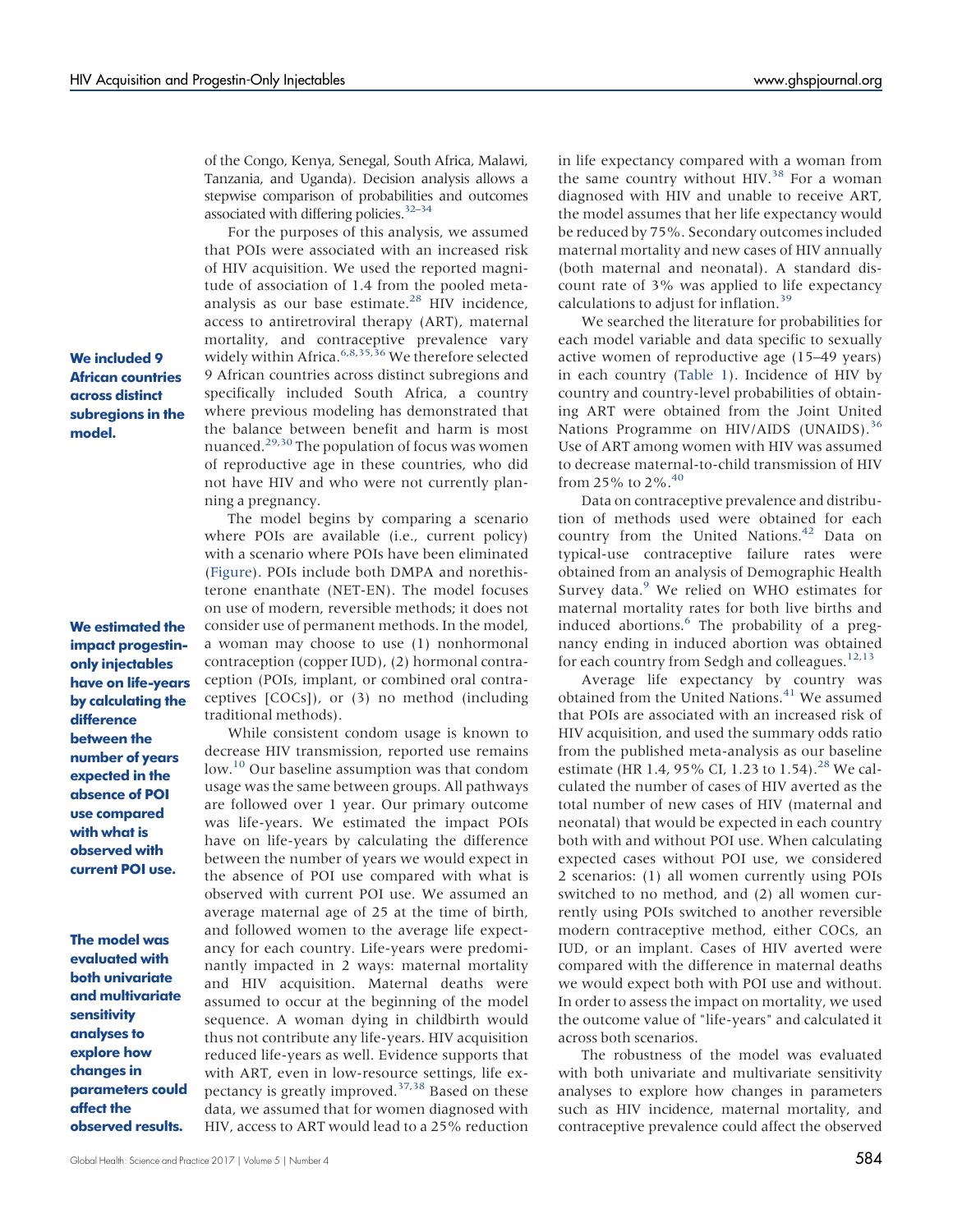### <span id="page-4-0"></span>TABLE 1. Model Inputs

| Variable                                                                                        | <b>All Regions</b> |                       |       |                       |                        |        |                 |                       |         |
|-------------------------------------------------------------------------------------------------|--------------------|-----------------------|-------|-----------------------|------------------------|--------|-----------------|-----------------------|---------|
| Increase in HIV acquisition with POI use <sup>28</sup>                                          |                    |                       |       |                       | 40%                    |        |                 |                       |         |
| Average maternal age at time of birth                                                           | 25 years           |                       |       |                       |                        |        |                 |                       |         |
| Reduction in life expectancy for women with HIV on ART <sup>38</sup>                            | 25%                |                       |       |                       |                        |        |                 |                       |         |
| Reduction in life expectancy for women with HIV not on<br>$ART^{38}$                            | 75%                |                       |       |                       |                        |        |                 |                       |         |
| Probability of maternal-to-child transmission of HIV if ARVs<br>used in labor <sup>40</sup>     | 2%                 |                       |       |                       |                        |        |                 |                       |         |
| Probability of maternal-to-child transmission of HIV if ARVs<br>not used in labor <sup>40</sup> | 25%                |                       |       |                       |                        |        |                 |                       |         |
| Standard discount rate <sup>a,39</sup>                                                          | 3%                 |                       |       |                       |                        |        |                 |                       |         |
|                                                                                                 |                    |                       |       |                       | <b>Regional Inputs</b> |        |                 |                       |         |
|                                                                                                 |                    | <b>Central Africa</b> |       | <b>Eastern Africa</b> |                        |        | Southern Africa | <b>Western Africa</b> |         |
|                                                                                                 | Chad               | <b>DRC</b>            | Kenya | Tanzania              | Uganda                 | Malawi | South Africa    | <b>Burkina Faso</b>   | Senegal |
| Life expectancy (years) $41$                                                                    | 51.5               | 58.7                  | 61.6  | 65.0                  | 58.5                   | 62.7   | 57.2            | 58.2                  | 66.4    |
| HIV <sup>36</sup>                                                                               |                    |                       |       |                       |                        |        |                 |                       |         |
| <b>HIV</b> incidence                                                                            | .001               | .0003                 | .003  | .002                  | .005                   | .004   | .015            | .0005                 | .0001   |
| Probability of ARVs in labor                                                                    | .46                | .67                   | .74   | .86                   | .97                    | .79    | .99             | .89                   | .36     |
| Probability of accessing ARVs                                                                   | .36                | .33                   | .59   | .57                   | .57                    | .61    | .48             | .54                   | .40     |
| Contraceptive use $8,9$                                                                         |                    |                       |       |                       |                        |        |                 |                       |         |
| POIs                                                                                            | .09                | .012                  | .14   | .087                  | .14                    | .32    | .28             | .061                  | .052    |
| COCs                                                                                            | .005               | .007                  | .07   | .06                   | .03                    | .02    | .05             | .02                   | .041    |
| Implant                                                                                         | .00                | .007                  | .016  | .005                  | .025                   | .09    | .00             | .08                   | .012    |
| <b>IUD</b>                                                                                      | .00                | .002                  | .023  | .002                  | .005                   | .01    | .01             | .001                  | .006    |
| Sterilization                                                                                   | .001               | .007                  | .041  | .041                  | .027                   | .10    | .14             | .002                  | .002    |
| Unmet need for contraception <sup>b,8</sup>                                                     | .22                | .28                   | .29   | .26                   | .35                    | .38    | .13             | .25                   | .31     |
| Maternal mortality <sup>6</sup>                                                                 |                    |                       |       |                       |                        |        |                 |                       |         |
| Live birth <sup>c</sup>                                                                         | 856                | 693                   | 510   | 546 <sup>d</sup>      | 343                    | 634    | 138             | 371                   | 315     |
| Unsafe abortion <sup>d,e</sup>                                                                  | 80                 | 80                    | 100   | 100                   | 100                    | 40     | 40              | 80                    | 80      |
| Pregnancy outcomes (per 100 women) <sup>13</sup>                                                |                    |                       |       |                       |                        |        |                 |                       |         |
| Live birth                                                                                      | .77                | .77                   | .76   | .76                   | .76                    | .66    | .66             | .78                   | .78     |
| Induced abortion                                                                                | .13                | .13                   | .14   | .14                   | .14                    | .24    | .24             | .12                   | .12     |
| Spontaneous abortion                                                                            | .09                | .09                   | .09   | .09                   | .09                    | .09    | .09             | .09                   | .09     |
| Ectopic pregnancy                                                                               | .01                | .01                   | .01   | .01                   | .01                    | .01    | .01             | .01                   | .01     |

Abbreviations: ART, antiretroviral therapy; ARVs, antiretrovirals; COC, combined oral contraceptive; DRC, Democratic Republic of the Congo; IUD, intrauterine device; POI, progestin-only injectable.

<sup>a</sup> The standard discount rate is routinely used in decision analysis to account for the fact that goods (dollars, health) are not as valuable in the future as they are in the present. Anywhere between 1.5% and 5% is considered a reasonable rate to discount health outcomes.  $^{37}$  $^{37}$  $^{37}$ 

<sup>b</sup> The number of women of reproductive age who are married or living with a partner who are fecund, are not using contraception, and report that they do not want any more children or wish to delay their next pregnancy, divided by the number of women of reproductive age who are married or living with a partner.

<sup>c</sup> 2015 WHO estimates of maternal mortality ratio (per 100,000 live births).

<sup>d</sup> Country-level data were not available and so regional estimates were used.

<sup>e</sup> 2008 WHO unsafe abortion rates (per 1,000 women ages 15–44 years).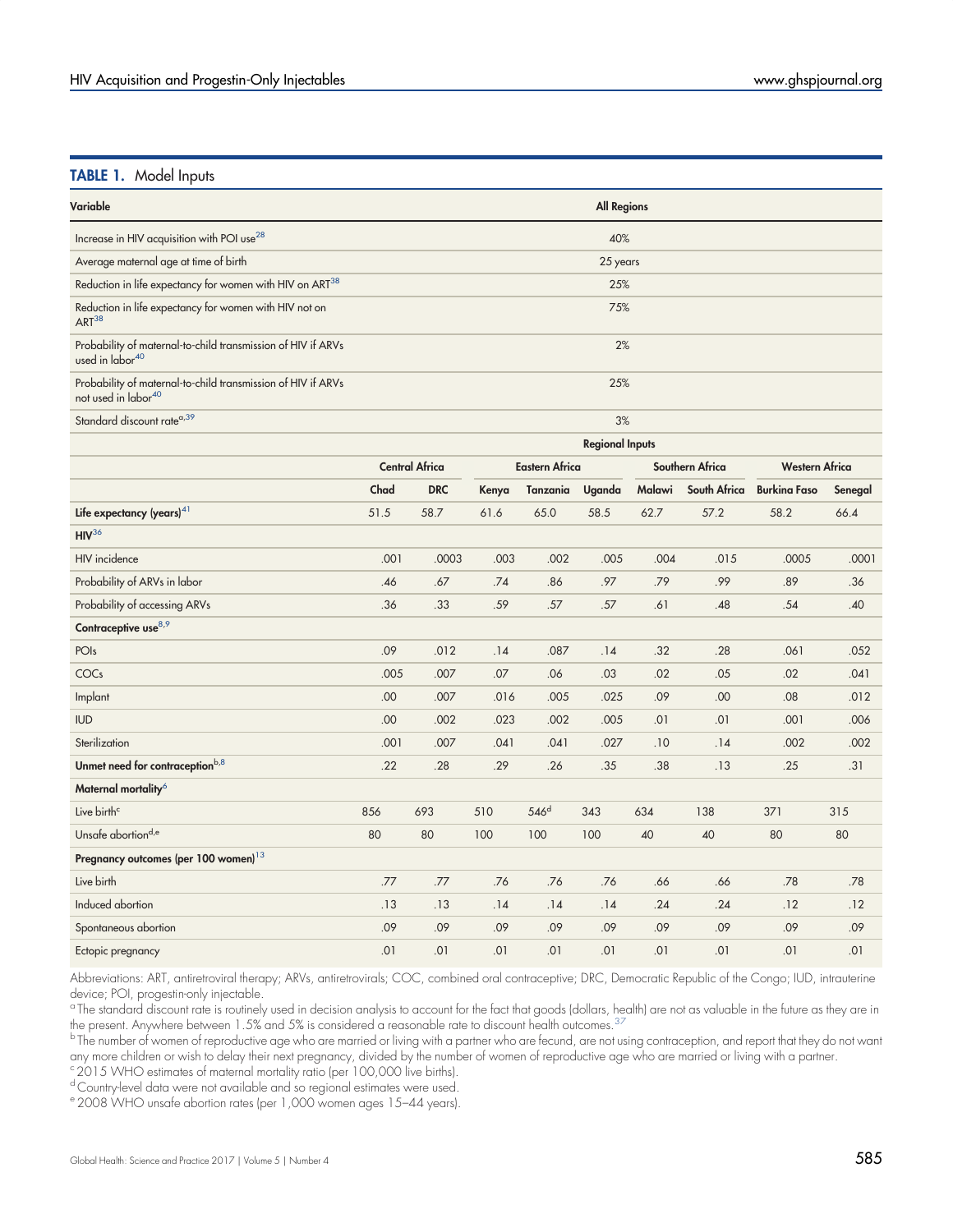Averting new HIV cases through the removal of progrestin-only injectables would result in increased maternal deaths in all countries included in the model.

Discontinuation of progestin-only injectables without

replacement with an equally effective

reversible method would result in decreaed life-

years.

results. Every variable was investigated for a threshold value. A threshold value marks the point at which a change in a variable's value would affect the model's conclusion. We ranged each variable from 50% to 200% of the baseline estimate to assess how uncertainty in the estimates would affect our model's conclusions. Two-way sensitivity analysis was performed on all variables with threshold values and other key variables, such as the efficacy of contraceptive methods and availability of IUDs or implants. We performed a Monte Carlo simulation using 1,000 trials to evaluate how simultaneous multivariable changes would affect outcomes. The Monte Carlo simulation enabled variation of all probability estimates simultaneously by sampling distributions around the baseline estimate.

#### Ethics Approval

As a decision analysis using publicly available information, this project was exempt from review by an Institutional Review Board.

## **RESULTS**

#### Replacement of POIs With No Method Use

In the model, discontinuation of POIs without replacement with an equally effective reversible contraceptive method would result in decreased life-years in each country due to a significant increase in maternal deaths from unintended pregnancy. On average, we estimate that 9,000 lifeyears per 100,000 women would be lost across all countries. While the policy change would result in the prevention of some new cases of maternal HIV in the model, the life-years gained from this are mitigated due to the marked increase in neonatal HIV cases and maternal mortality with associated life-years lost [\(Table 2\)](#page-6-0). The increased number of neonatal HIV cases and increased maternal mortality are the result of increases in births among women with HIV infection since they are no longer using POIs and thus are lacking contraceptive protection. This analysis takes into account the probability of provision of ARVs during labor (which can reduce mother-to-child transmission of HIV to the newborn).

Within individual countries, however, large variations are observed. For example, the number of incident HIV infections prevented if POIs were removed from the national formulary ranged from 1 per 100,000 women in Burkina Faso and Senegal to 30 per 100,000 in Uganda ([Table 2](#page-6-0)). However, this action would also be accompanied by more maternal deaths (177 and 157 per 100,000 women in Burkina Faso and Senegal, respectively, and 210 per 100,000 in Uganda) and overall decreases in life expectancy in both countries. Averting new cases of HIV through the removal of POIs would result in increased maternal deaths in all countries; this varied from 146 additional maternal deaths in South Africa to 391 in Chad. This finding persisted across all values of maternal mortality, HIV incidence, and contraceptive failure rates and ranged from baseline to twice the initial estimate. In South Africa, the HIV incidence rate would need to increase to more than .018, or the failure rate of POIs would need to exceed 29.4%, for POI use to not be associated with increased life-years.

## Replacement of POIs With the IUD or Implant and Sensitivity Analysis

We then considered the effect of replacing POI use with an IUD or implant. Switching from POIs to an IUD or implant would decrease new HIV cases while maintaining or improving life expectancy. However, these findings assume that nearly all women would transition from a POI to an IUD or implant in order for the removal of POIs from the method mix to result in increased life-years. The threshold value of the percentage of women who would need to switch to an IUD or implant for the removal of POIs to result in such an increase varied by country ([Table 3](#page-7-0)). In South Africa, a country with high HIV incidence and relatively low maternal mortality, the lowest threshold value was observed: at least 15.2% of women would need to transition from POIs to an IUD or implant in order for the removal of POIs to result in increased life-years. A very different situation emerged in Chad, where HIV incidence and access to ART and contraception are all comparatively low, yet maternal mortality is high: 96.9% of women currently using POIs would need to transition to an IUD or implant in order for the removal of POIs to result in an increase in life-years [\(Table 3](#page-7-0)).

Contraceptive effectiveness rates are thought to vary internationally due to imperfect use and method discontinuation.<sup>[43](#page-10-16)</sup> We closely examined contraceptive failure rates in our model. [Table 3](#page-7-0) shows the threshold values for the contraceptive failure rate, or pregnancy rate, of POIs by country. In all countries, except South Africa, the failure rate with POIs would need to be between 78% to 85% for the removal of POIs to be associated with an increase in life-years. In South Africa, the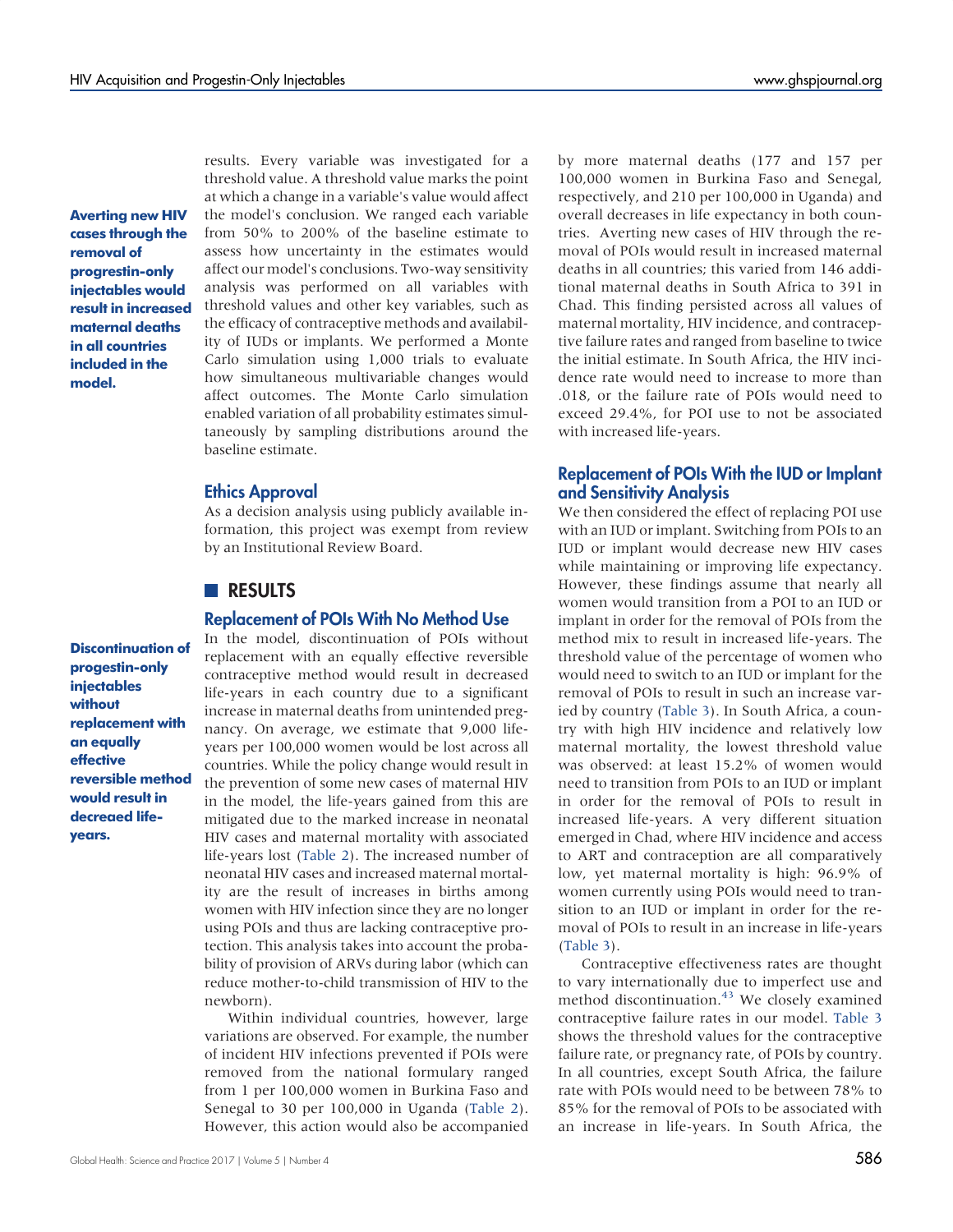|                                         | <b>Baseline</b> | <b>Remove POIs</b> | <b>Difference</b>      |
|-----------------------------------------|-----------------|--------------------|------------------------|
| <b>CENTRAL AFRICA</b>                   |                 |                    |                        |
| Chad                                    |                 |                    |                        |
| Change in life-years                    |                 |                    | -9000 life-years lost  |
| New HIV cases (total)                   | 171             | 155                | $-16$ HIV cases        |
| New maternal HIV cases                  | 161             | 134                | $-27$ HIV cases        |
| New neonatal HIV cases                  | 10              | 21                 | $+11$ HIV cases        |
| Maternal deaths                         | 363             | 755                | $+391$ maternal deaths |
| <b>Democratic Republic of the Congo</b> |                 |                    |                        |
| Change in life-years                    |                 |                    | -6600 life-years lost  |
| New HIV cases (total)                   | 422             | 409                | $-13$ HIV cases        |
| New maternal HIV cases                  | 390             | 342                | $-48$ HIV cases        |
| New neonatal HIV cases                  | 32              | 67                 | $+35$ HIV cases        |
| Maternal deaths                         | 190             | 500                | $+310$ maternal deaths |
| <b>EASTERN AFRICA</b>                   |                 |                    |                        |
| Kenya                                   |                 |                    |                        |
| Change in life-years                    |                 |                    | -6600 life-years lost  |
| New HIV cases (total)                   | 423             | 409                | $-14$ HIV cases        |
| New maternal HIV cases                  | 398             | 349                | $-49$ HIV cases        |
| New neonatal HIV cases                  | 25              | 60                 | $+35$ HIV cases        |
| Maternal deaths                         | 190             | 551                | $+341$ maternal deaths |
| <b>Tanzania</b>                         |                 |                    |                        |
| Change in life-years                    |                 |                    | -7000 life-years lost  |
| New HIV cases (total)                   | 267             | 259                | $-8$ HIV cases         |
| New maternal HIV cases                  | 248             | 217                | $-31$ HIV cases        |
| New neonatal HIV cases                  | 19              | 42                 | $+23$ HIV cases        |
| Maternal deaths                         | 201             | 406                | $+210$ maternal deaths |
| Uganda                                  |                 |                    |                        |
| Change in life-years                    |                 |                    | -5000 life-years lost  |
| New HIV cases (total)                   | 622             | 592                | $-30$ HIV cases        |
| New maternal HIV cases                  | 581             | 509                | $-72$ HIV cases        |
| New neonatal HIV cases                  | 41              | 83                 | $+$ 42 HIV cases       |
| Maternal deaths                         | 196             | 406                | $+210$ maternal deaths |
| <b>SOUTHERN AFRICA</b>                  |                 |                    |                        |
| <b>Malawi</b>                           |                 |                    |                        |
| Change in life-years                    |                 |                    | -7500 life-years lost  |
| New HIV cases (total)                   | 489             | 473                | $-16$ HIV cases        |
| New maternal HIV cases                  | 456             | 400                | $-56$ HIV cases        |

<span id="page-6-0"></span>TABLE 2. Comparison of Baseline Scenario of Current POI Use With the Scenario of Eliminating POIs From the Market and All POI Users Switching to No Method (per 100,000 Women)

**Continued**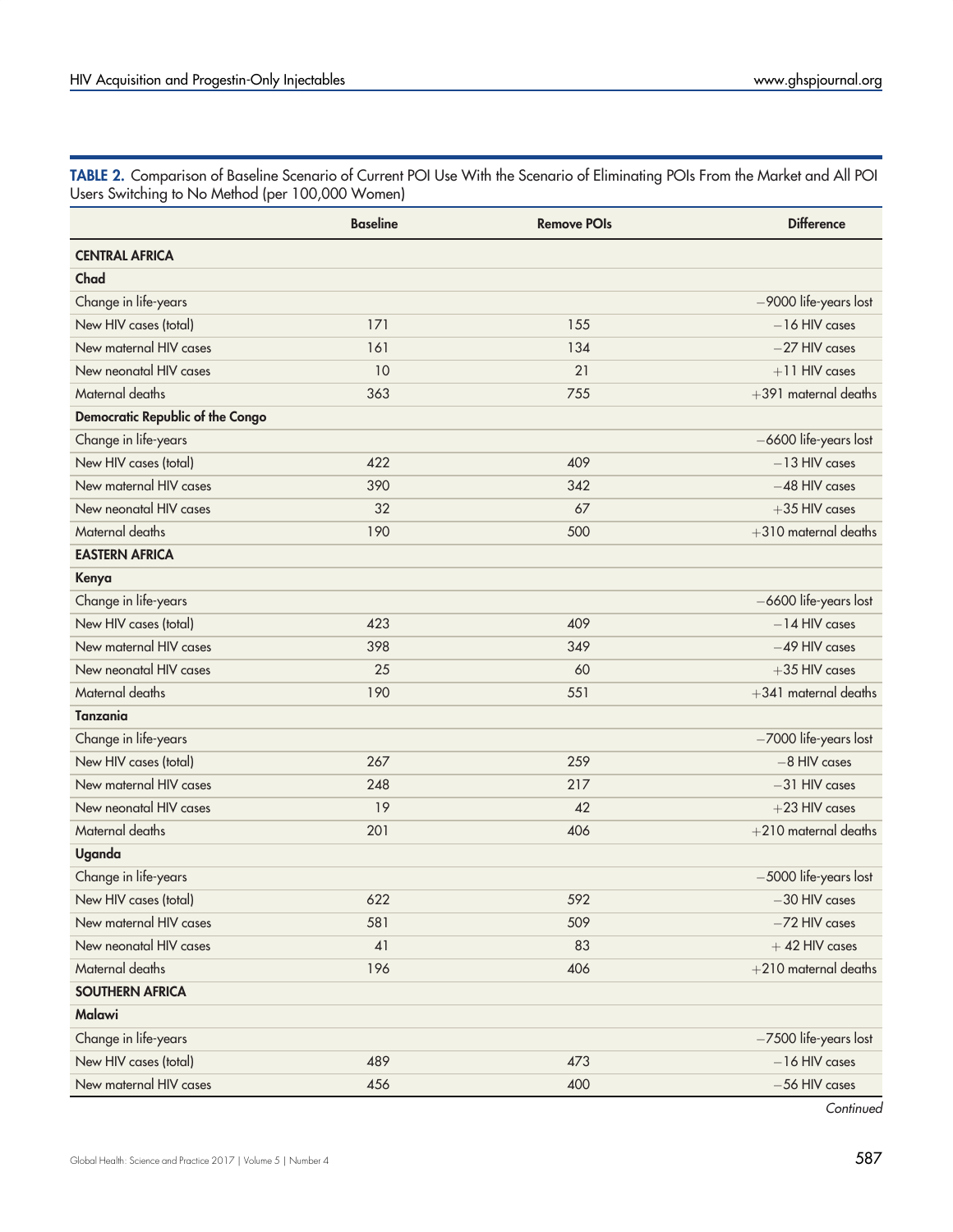## TABLE 2. Continued

|                        | <b>Baseline</b> | <b>Remove POIs</b> | <b>Difference</b>       |
|------------------------|-----------------|--------------------|-------------------------|
| New neonatal HIV cases | 33              | 73                 | $+40$ HIV cases         |
| Maternal deaths        | 252             | 565                | $+313$ maternal deaths  |
| <b>South Africa</b>    |                 |                    |                         |
| Change in life-years   |                 |                    | $-1000$ life-years lost |
| New HIV cases (total)  | 1774            | 1771               | $-3$ HIV cases          |
| New maternal HIV cases | 1624            | 1507               | $-117$ HIV cases        |
| New neonatal HIV cases | 150             | 264                | $+114$ HIV cases        |
| Maternal deaths        | 186             | 332                | $+146$ maternal deaths  |
| <b>WESTERN AFRICA</b>  |                 |                    |                         |
| <b>Burkina Faso</b>    |                 |                    |                         |
| Change in life-year    |                 |                    | $-4700$ life-years lost |
| New HIV cases (total)  | 47              | 46                 | $-1$ HIV case           |
| New maternal HIV cases | 43              | 38                 | $-5$ HIV cases          |
| New neonatal HIV cases | $\overline{4}$  | 8                  | $+$ 4 HIV cases         |
| Maternal deaths        | 172             | 349                | $+177$ maternal deaths  |
| Senegal                |                 |                    |                         |
| Change in life-years   |                 |                    | -4500 life-years lost   |
| New HIV cases (total)  | 13              | 12                 | $-1$ HIV case           |
| New maternal HIV cases | 12              | 10                 | $-2$ HIV cases          |
| New neonatal HIV cases |                 | $\overline{2}$     | $+1$ HIV case           |
| Maternal deaths        | 147             | 304                | $+157$ maternal deaths  |

Abbreviation: POI, progestin-only injectable.

## <span id="page-7-0"></span>TABLE 3. Sensitivity Analysis Results: At What Threshold Value<sup>a</sup> Would Removal of POIs Result in an Increase in Life-Years?

|                                                                                                      | <b>Central Africa</b> |            | <b>Eastern Africa</b> |                               |  | Southern Africa |                                           | <b>Western Africa</b>     |         |
|------------------------------------------------------------------------------------------------------|-----------------------|------------|-----------------------|-------------------------------|--|-----------------|-------------------------------------------|---------------------------|---------|
| Variable                                                                                             | Chad                  | <b>DRC</b> |                       |                               |  |                 | Kenya Tanzania Uganda Malawi South Africa | <b>Burking</b><br>Faso    | Senegal |
| POI contraceptive failure rate                                                                       |                       |            |                       | 82.8% 78.7% 79.3% 81.4% 81.1% |  | 81.0%           | 14.4%                                     | 84.2%                     | 84.7%   |
| % of women switching to an equally effective method <sup>b</sup> 96.9% 92.8% 93.5% 96.1% 95.4% 94.9% |                       |            |                       |                               |  |                 | 15.2%                                     | 99.6%                     | 100.0%  |
| Maternal mortality ratio                                                                             |                       |            |                       |                               |  |                 | $-23%$                                    | $\mathsf{-}^{\mathsf{c}}$ |         |

Abbreviation: DRC, Democratic Republic of the Congo.

<sup>a</sup>A threshold value indicates the value a variable would need to reach or exceed for removal of POIs to result in increased life-years. For example, in South Africa the maternal mortality ratio would need to decrease by 23% for the removal of POIs to be associated with increased life-years, assuming all other variables remain the same.

**b** Intrauterine device or implant.

<sup>c</sup> No threshold value exists; across all values of the maternal mortality ratio, removal of POIs results in loss of life-years.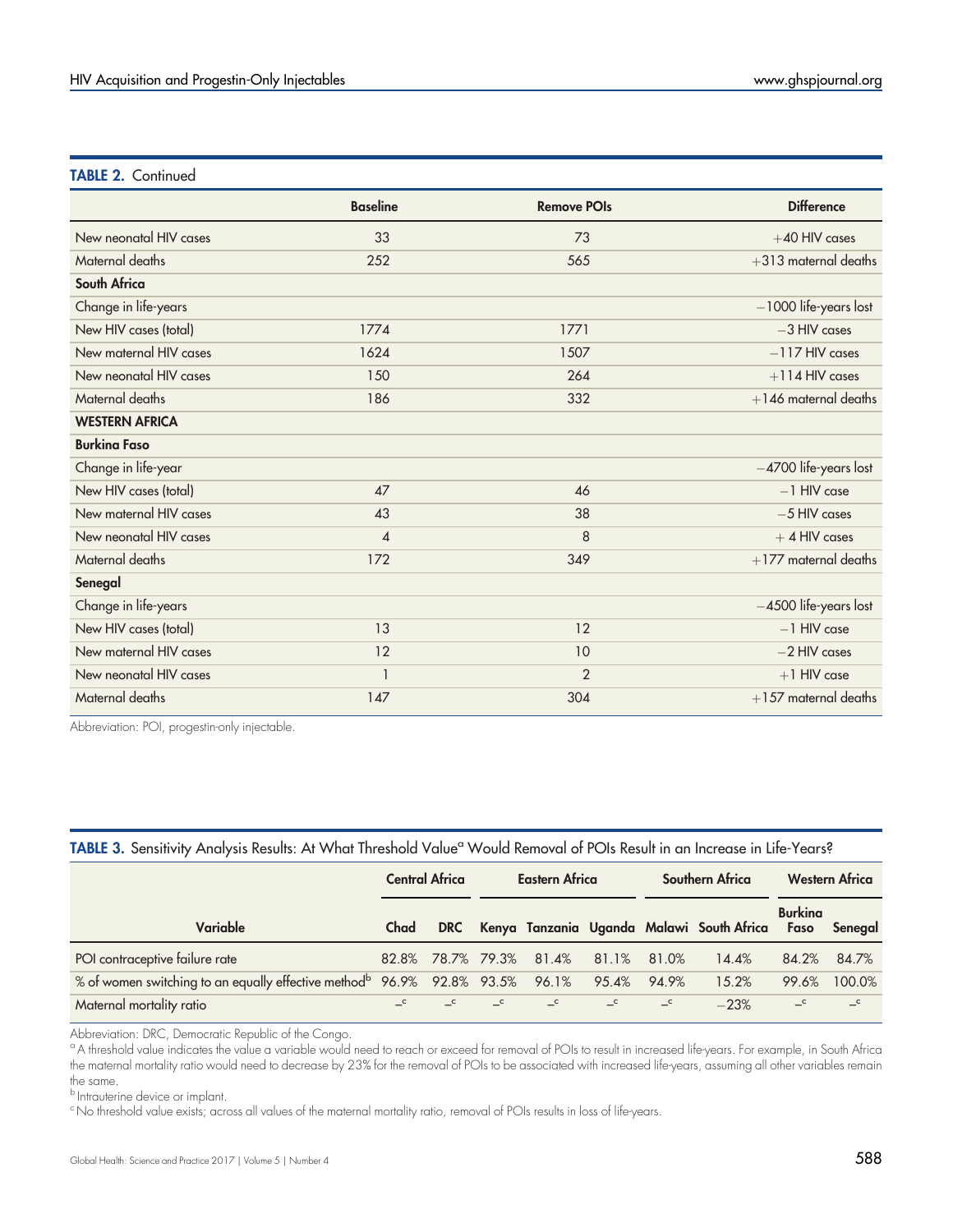threshold value for contraceptive failure was much lower, at 14.4%.

We performed 2-way sensitivity analyses on probability of method failure with each contraceptive and HIV incidence, as well as probability of switching methods. In all countries, except South Africa, contraceptive failure rates with POIs would need to exceed 39% and more than half of women would have to switch to another method for removal of POIs to demonstrate an increase in total life-years. In South Africa, contraceptive failure rates with POIs would need to exceed 18%, and 45% of women would have to switch to another method, for the removal of POIs to yield an increase in life-years.

In Chad, Kenya, and Uganda, the removal of POIs decreased life-years even if we assumed a 3% incidence of HIV annually and a 40% contraceptive failure rate of POIs. In South Africa, a country where safe abortion is accessible, use of modern contraceptives is relatively high, and access to ART is widespread, a lower threshold is identified: if the failure rate with POIs exceeds 29%, at the current HIV incidence of 1.5% annually, the removal of POIs would increase lifeexpectancy.

Monte Carlo simulations, which sample the distribution around each input of the model allowing for simultaneous consideration of uncertainty, were performed for each country. These analyses revealed our results to be robust. In every country, except for South Africa, the use of POIs was associated with increased life-years in nearly all simulations (range 98% to 100%). In South Africa, however, POI use was the preferred strategy in only 81% of trials.

## **DISCUSSION**

Women living in sub-Saharan Africa cope with both high rates of HIV infection and high rates of pregnancy-related maternal death relative to the rest of the world. Based on the most current data on the possible increased risk of HIV acquisition with POIs and on maternal mortality for 9 diverse sub-Saharan African countries, our model suggests that removal of POI contraception from the market without effective and acceptable contraception replacement would have a net negative effect on maternal health, life expectancy, and mortality. In the base case where POIs are removed without substituting POI use with another effective reversible method, we estimate an average loss of 9,000 lifeyears per 100,000 women across all countries in this region. Even where another equally effective

method, such as IUDs or implants are substituted, **In countries with** in countries with the highest maternal mortality rates, an unrealistically large proportion of women would need to transition to the new method in order to reach net neutral mortality thresholds. In countries with high HIV incidence and a relatively low maternal mortality rate, such as South Africa, the balance of benefits and harms is narrower. Our findings support previous research.<sup>[29,](#page-10-3)[30,](#page-10-9)[31](#page-10-4)</sup> Other studies modeling the withdrawal of POIs from the market found a similar increase in maternal mortality, as well as a large increase in unintended pregnancy. These simulations highlight the critical role contraception provision plays in preserving maternal life in Africa and the perils faced by women in this region.

The implications of changes to contraceptive policies and programs surrounding POIs are significant, particularly in sub-Saharan Africa. Most countries with high HIV prevalence offer few contraceptive options for women to choose from; injectables such as DMPA and NET-EN are familiar and widely used methods. With 28.8% of the contraceptive users in sub-Saharan Africa choosing POIs,<sup>[42](#page-10-14)</sup> a rapid removal of POIs from the method mix could lead to the unintended consequence of **the method mix** greatly increasing maternal morbidity and mortality. Even if the contraceptive method mix were to broaden in this region, significant efforts would need to be made to ensure women found the new methods to be both accessible and acceptable.

The impact of family planning provision has been recognized by policy and program organizations as critical to improving health outcomes worldwide. Moreover, family planning has been identified as a key accelerator to achieving the Sustainable Development Goals including impacting maternal, child, and adolescent health, shaping regional economic development, and progressing human rights and gender equity.<sup>44</sup> These farreaching implications of family planning mean that implementing new contraceptive policy must take into account the broader picture. Even our analysis, which accounts for maternal mortality, likely underestimates the health and socioeconomic implications of reduced access to widely used contraceptives.

## **Limitations**

We must caution that our analysis uses data from a research area of continued controversy and debate. Our model assumes that the observed association between POI usage and HIV acquisition is real, and our base analysis used the pooled

the highest maternal mortality rates, an unrealistically large proportion of the women would need to transition from progestin-only injectables to another effective method in order to reach net neutral mortality thresholds.

Rapid removal of progestin-only injectables from could lead to the unintended consequence of greatly increasing maternal morbidity and moratlity.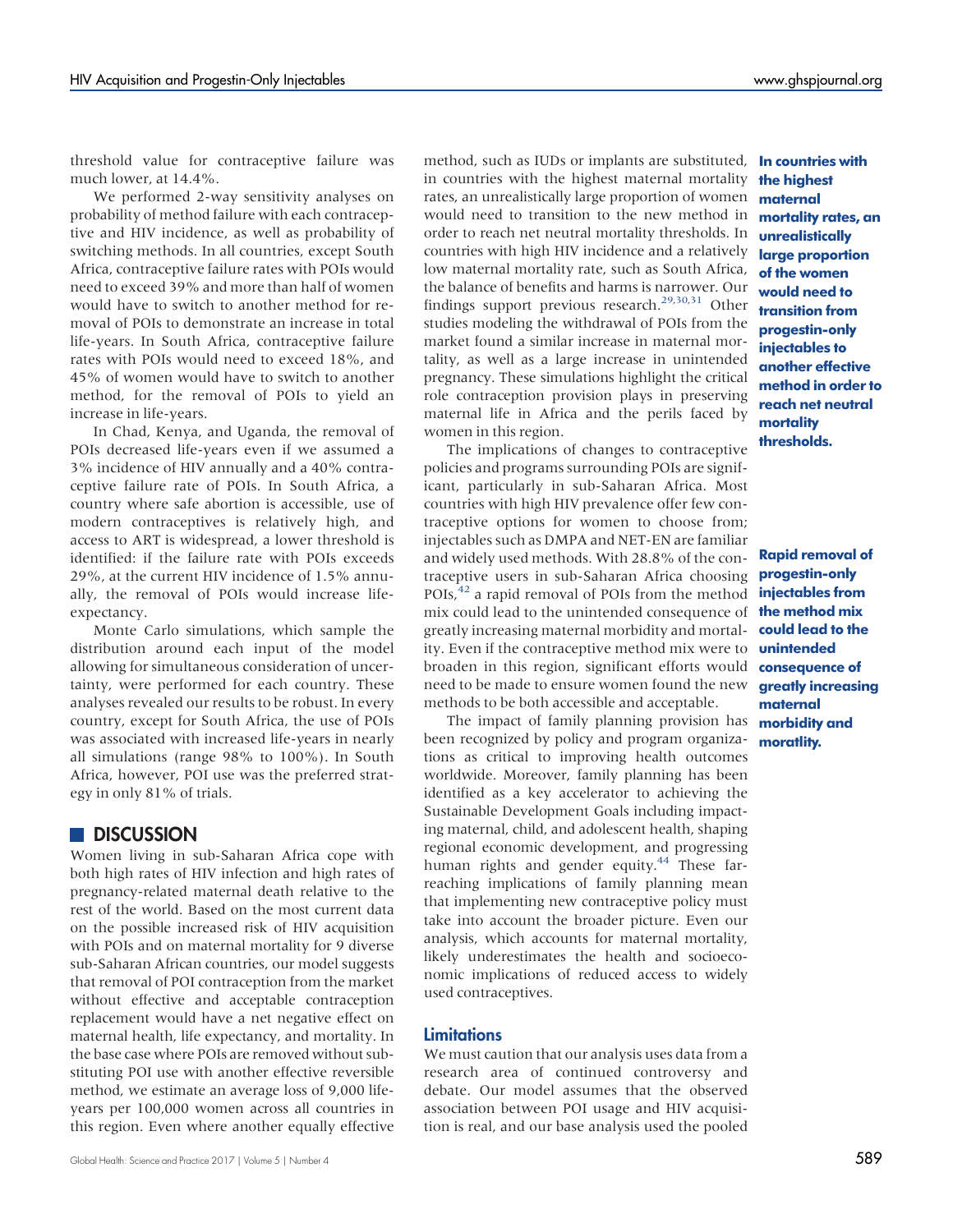risk ratio (HR 1.4) from this presumed association. However, this association is not consistently seen in previous studies and more definitive studies are still in process.

Another limitation to our analysis is that we relied on data from the UN to estimate contraceptive use rates and HIV incidence. These data, despite being the best available, are notoriously difficult to estimate as contraceptive use is not routinely collected or reported to national and global monitoring bodies. However, our sensitivity analysis used wide ranges to account for uncertain inputs. Even in the setting of much higher HIV incidence or contraceptive failure, our conclusions remained the same.

Finally, our models also assume condom usage and coital frequency to be identical across all groups. If real-life differences between groups exist, this could impact both the risk of HIV acquisition and the rate of pregnancy.

## **CONCLUSION**

The important link between the HIV epidemic, contraception provision, and maternal health was long established before controversy on POI usage and HIV acquisition emerged. HIV infection remains a large cause of maternal death in sub-Saharan Africa and the availability and usage of barrier methods and dual protection systems remain critical to prevent the spread of  $HIV.<sup>45</sup>$  Furthermore, ART and preexposure prophylaxis both play important roles in HIV transmission and acquisition and reproductive health. Our model found that removal of POIs from the market without effective and acceptable contraception replacement would have a net negative effect on maternal health, life expectancy, and mortality, and this persisted under a variety of modeled scenarios. Policy and programmatic decisions about the role of POIs in family planning programs must therefore be made cautiously, with continued recognition of the interconnectedness of these health issues.

Disclaimer: The authors alone are responsible for the views expressed in this publication, and they do not necessarily represent the decisions, policy, or views of the World Health Organization.

Funding: World Health Organization, Department of Reproductive Health and Research.

Competing Interests: None declared.



<span id="page-9-0"></span>1. Joint United Nations Programme on HIV/AIDS (UNAIDS). Prevention Gap Report. Geneva: UNAIDS; 2016.

[http://www.unaids.org/sites/default/files/media\\_asset/2016](http://www.unaids.org/sites/default/files/media_asset/2016-prevention-gap-report_en.pdf) [prevention-gap-report\\_en.pdf.](http://www.unaids.org/sites/default/files/media_asset/2016-prevention-gap-report_en.pdf) Accessed November 19, 2017.

- <span id="page-9-1"></span>2. Garnett GP, White PJ, Ward H. Fewer partners or more condoms? Modelling the effectiveness of STI prevention interventions. Sex Transm Infect. 2008;84(suppl 2):ii4–ii11. [CrossRef](https://doi.org/10.1136/sti.2008.029850). [Medline](http://www.ncbi.nlm.nih.gov/pubmed/18799491)
- 3. Kharsany ABM, Karim QA. HIV infection and AIDS in sub-Saharan Africa: Current status, challenges and opportunities. Open AIDS J. 2016;10(1):34–48. [CrossRef](https://doi.org/10.2174/1874613601610010034). [Medline](http://www.ncbi.nlm.nih.gov/pubmed/27347270)
- 4. Sgaier SK, Reed JB, Thomas A, Njeuhmeli E. Achieving the HIV prevention impact of voluntary medical male circumcision: lessons and challenges for managing programs. PLoS Med. 2014;11(5): e1001641. [CrossRef](https://doi.org/doi:10.1371/journal.pmed.1001641). [Medline](http://www.ncbi.nlm.nih.gov/pubmed/24800840)
- <span id="page-9-2"></span>5. Cowan FM, Delany-Moretlwe S, Sanders EJ, et al. PrEP implementation research in Africa: what is new? J Int AIDS Soc. 2016;19(7(suppl 6)):21101. [CrossRef.](https://doi.org/doi:10.7448/IAS.19.7.21101) [Medline](http://www.ncbi.nlm.nih.gov/pubmed/27760680)
- <span id="page-9-3"></span>6. World Health Organization (WHO), United Nations Children's Fund (UNICEF), United Nations Population Fund (UNFPA), World Bank Group, United Nations Population Division Trends in Maternal Mortality: 1990 to 2015: Estimates by WHO, UNICEF, UNFPA, World Bank Group and the United Nations Population Division. Geneva: WHO; 2015. [http://www.who.int/reproductivehealth/](http://www.who.int/reproductivehealth/publications/monitoring/maternal-mortality-2015/en/) [publications/monitoring/maternal-mortality-2015/en/.](http://www.who.int/reproductivehealth/publications/monitoring/maternal-mortality-2015/en/) Accessed November 19, 2017.
- <span id="page-9-4"></span>7. Singh SD, JE. Adding it up: investing in contraception and maternal and newborn health, 2017. New York: Guttmacher Institute; 2017. [https://www.guttmacher.org/sites/default/files/factsheet/adding](https://www.guttmacher.org/sites/default/files/factsheet/adding-it-up-contraception-mnh-2017.pdf)[it-up-contraception-mnh-2017.pdf](https://www.guttmacher.org/sites/default/files/factsheet/adding-it-up-contraception-mnh-2017.pdf). Accessed November 27, 2017.
- <span id="page-9-5"></span>8. Alkema L, Kantorova V, Menozzi C, Biddlecom A. National, regional, and global rates and trends in contraceptive prevalence and unmet need for family planning between 1990 and 2015: a systematic and comprehensive analysis. Lancet. 2013;381(9878):1642– 1652. [CrossRef.](https://doi.org/doi:10.1016/S0140-6736(12)62204-1) [Medline](http://www.ncbi.nlm.nih.gov/pubmed/23489750)
- <span id="page-9-6"></span>9. Polis CB, Bradley SEK, Bankole A, Onda T, Croft T, Singh S. Typicaluse contraceptive failure rates in 43 countries with Demographic and Health Survey data: summary of a detailed report. Contraception. 2016;94(1):11–17. [CrossRef](https://doi.org/10.1016/j.contraception.2016.03.011). [Medline](http://www.ncbi.nlm.nih.gov/pubmed/27018154)
- <span id="page-9-7"></span>10. Bayer LL, Edelman AB, Caughey AB, Rodriguez MI. The price of emergency contraception in the United States: what is the costeffectiveness of ulipristal acetate versus single-dose levonorgestrel? Contraception. 2013;87(3):385–390. [CrossRef.](https://doi.org/doi:10.1016/j.contraception.2012.08.034) [Medline](http://www.ncbi.nlm.nih.gov/pubmed/23040122)
- <span id="page-9-8"></span>11. Sedgh G, Singh S, Hussain R. Intended and unintended pregnancies worldwide in 2012 and recent trends. Stud Fam Plann. 2014;45 (3):301–314. [CrossRef](https://doi.org/doi:10.1111/j.1728-4465.2014.00393.x). [Medline](http://www.ncbi.nlm.nih.gov/pubmed/25207494)
- <span id="page-9-9"></span>12. Guttmacher Institute. Facts on abortion in Africa. New York City: Guttmacher Institute; 2015. [https://www.guttmacher.org/sites/](https://www.guttmacher.org/sites/default/files/pdfs/pubs/IB_AWW-Africa.pdf) [default/files/pdfs/pubs/IB\\_AWW-Africa.pdf](https://www.guttmacher.org/sites/default/files/pdfs/pubs/IB_AWW-Africa.pdf)
- <span id="page-9-10"></span>13. Sedgh G, Bearak J, Singh S, et al. Abortion incidence between 1990 and 2014: global, regional, and subregional levels and trends. Lancet. 2016;388(10041):258–267. [CrossRef.](https://doi.org/10.1016/S0140-6736(16)30380-4) [Medline](http://www.ncbi.nlm.nih.gov/pubmed/27179755)
- <span id="page-9-11"></span>14. Hatcher RA. Contraceptive Technology. 19th rev. ed. New York: Ardent Media; 2007.
- <span id="page-9-12"></span>15. Jacobstein R, Polis CB. Progestin-only contraception: injectables and implants. Best Pract Res Clin Obstet Gynaecol. 2014;28(6):795– 806. [CrossRef.](https://doi.org/10.1016/j.bpobgyn.2014.05.003) [Medline](http://www.ncbi.nlm.nih.gov/pubmed/24996766)
- <span id="page-9-13"></span>16. World Health Organization (WHO). Hormonal contraceptive eligibility for women at high risk of HIV: guidance statement. Geneva: WHO; 2017. [http://www.who.int/reproductivehealth/](http://www.who.int/reproductivehealth/publications/family_planning/HC-and-HIV-2017/en/) [publications/family\\_planning/HC-and-HIV-2017/en/.](http://www.who.int/reproductivehealth/publications/family_planning/HC-and-HIV-2017/en/) Accessed November 19, 2017.
- <span id="page-9-14"></span>17. Baeten JM, Benki S, Chohan V, et al. Hormonal contraceptive use, herpes simplex virus infection, and risk of HIV-1 acquisition among Kenyan women. AIDS. 2007;21(13):1771–1777. [CrossRef.](https://doi.org/10.1097/QAD.0b013e328270388a) **[Medline](http://www.ncbi.nlm.nih.gov/pubmed/17690576)**